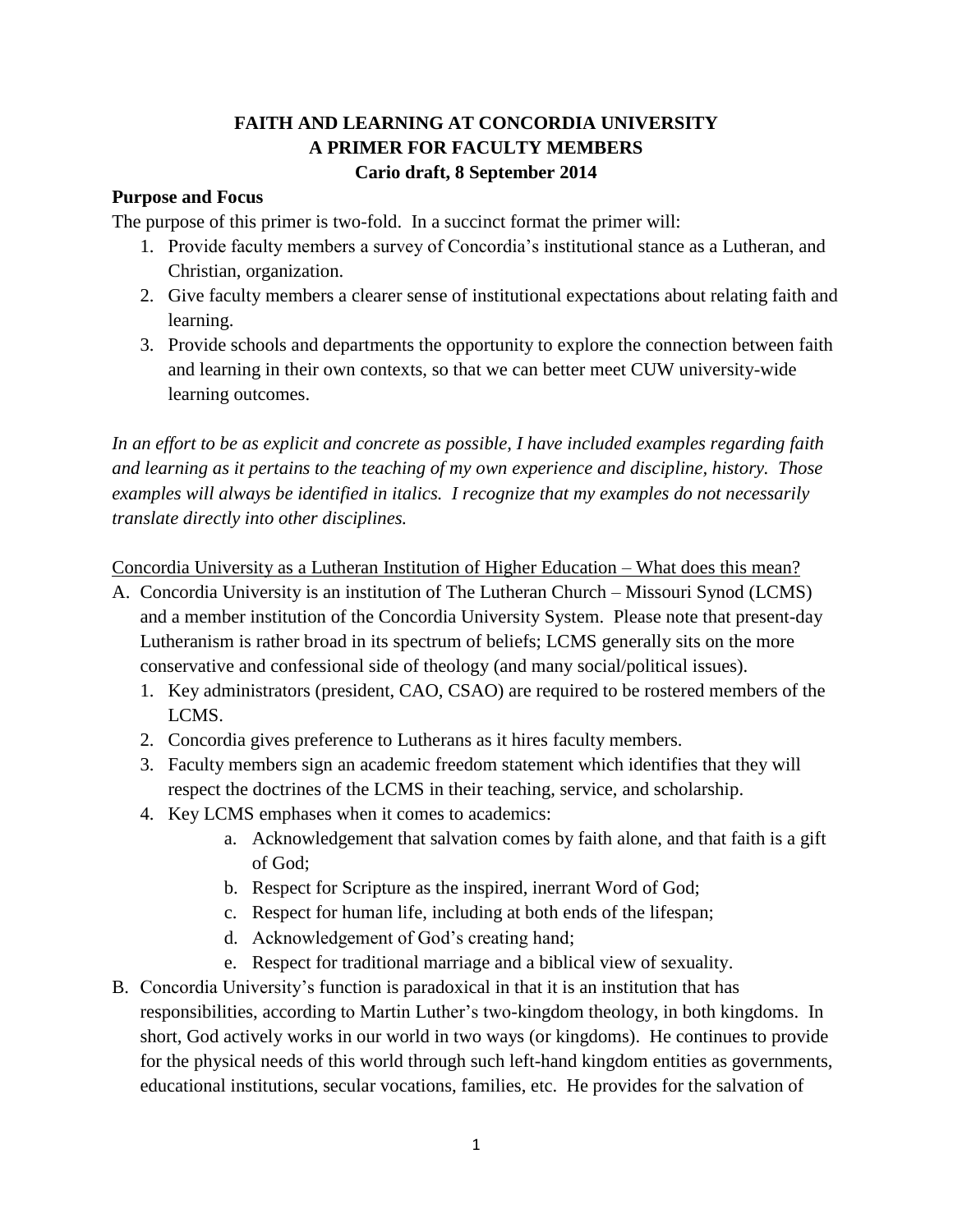humans through the universal Church, the right-hand kingdom. (For a good succinct discussion of two-kingdoms theology, see Gene Edward Veith, Jr., *The Spirituality of the Cross*, 1999, pp. 91-106.)

- 1. As an institution of the kingdom of the left, Concordia University has the responsibility to educate students in a quality fashion.
	- a. It sets appropriately high academic standards, expects that our students will reach them, and helps them to meet those standards.
	- b. It cooperates with agencies in the civil realm to ensure accreditation standards for a strong educational experience.
	- c. It encourages students to address issues and problems from various viewpoints.
- 2. As an institution of the kingdom of the right, Concordia University has a responsibility to educate people holistically (mind, body, and **spirit**). That shows itself in a number of ways:
	- a. It prepares students in LCMS church work programs for their vocations in the church. That preparation includes doctrinal preparation as well as faith development.
	- b. It prepares its Christian students by providing opportunities for understanding basic Christian doctrine from an LCMS perspective, providing opportunities for faith development, and providing opportunities for connecting faith issues with their other educational opportunities.
	- c. It prepares non-Christian students by introducing them to Christianity in academic and non-academic settings, encourages them to examine their own beliefs, and has them encounter and address the nexus of faith and other issues.
	- d. Concordia's Theology Department, consisting of LCMS clergy with advanced degrees, functions in many ways as other Arts & Sciences departments, providing all undergraduate students with an introduction to theology as an academic discipline and way of thinking. The department's additional core responsibility is to  $-\text{while}$ respecting other religious viewpoints – present the Good News as the worldview from which Christians can understand the world. That provides the theological basis by which faculty and students can explore the nexus of faith and learning in their own disciplines.
	- e. Concordia provides various points of entry for the Holy Spirit to be able to do the work of giving and strengthening faith.
- 3. As an institution of the kingdom on the right, Concordia uses Christian values in its relationships with its constituents. As a Lutheran institution, Concordia encourages its faculty and staff members and students to strive to use law and gospel properly as they deal with each other and with other constituents.

Christianity brings much of value to the scholarly life. These values include:

1. A strong interest in the search for truth. What better place is there than the university for the search for truth? Our post-modern world encourages IHEs to explore competing truth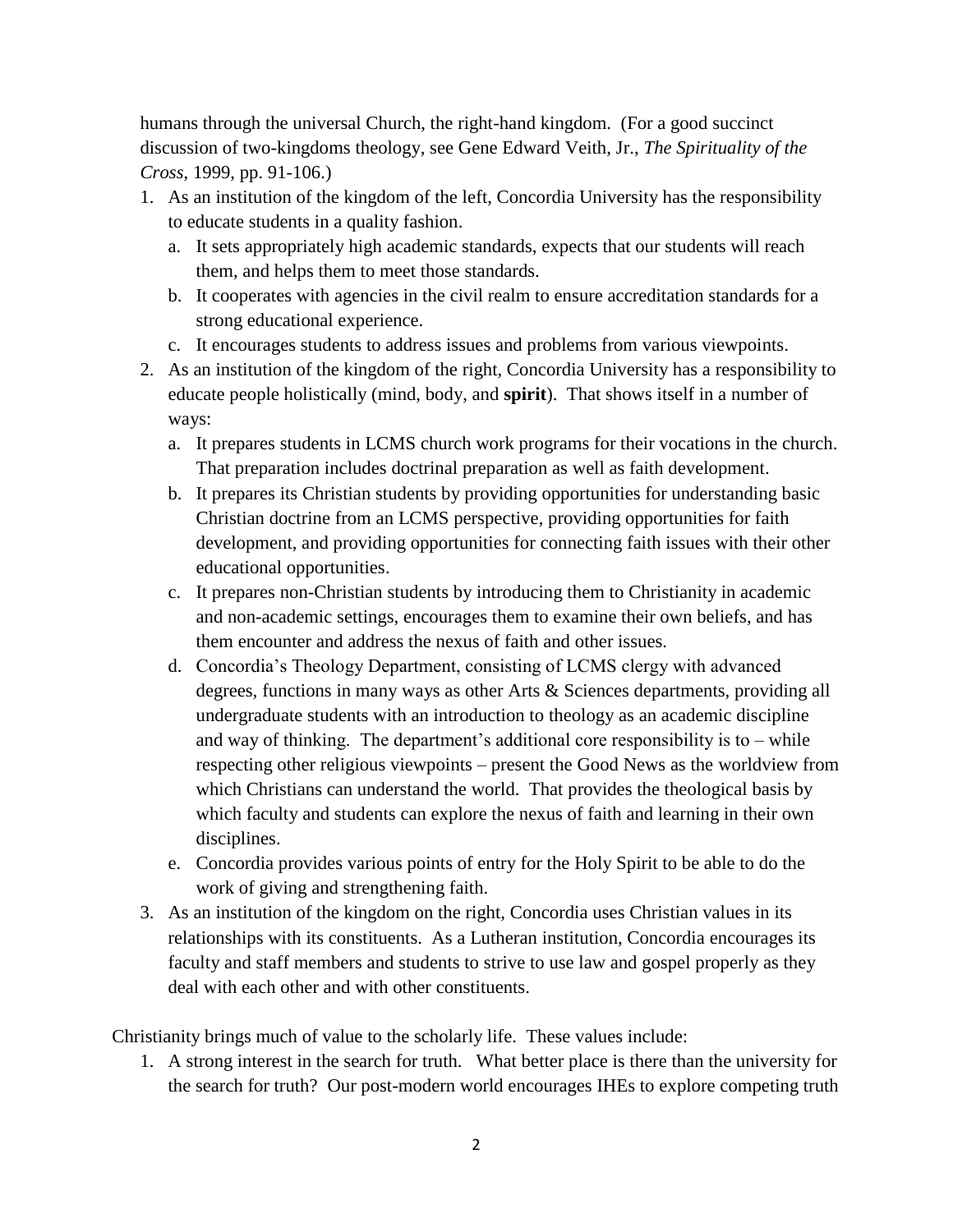claims. In a very important way, each of our disciplines promotes a set of truth claims, a set of understandings by which the discipline makes sense of the world. At the same time, Christianity articulates objective truth; in fact, Jesus proclaimed, "I am the way, and the truth, and the life; no one comes to the Father but by me." (John 14:6) How do we resolve this tension? How do we at this university honor the truth claims of our disciplinary studies and the Truth of Christianity?

In fact, Luther's two-kingdom understanding of the role of Christians allows us to explore competing truth claims where it is appropriate pedagogically. There will be times when the truths of a discipline align with the Truth of Scripture. *In some important ways, Christianity is a religion based on history. Christians claim that Jesus Christ was an historical figure; people are certainly able to evaluate the historical evidence about Jesus as a human who was a historical figure. What little historical evidence we have appears to support that there was a historical Jesus.* Some disciplinary truths are not addressed by Scripture. *While the Bible refers to many historical events, its primary function is not to be a history book. Thus, it should not be evaluated as a whole in that*  light. Historical conventions are not always useful in making sense of the Bible. While *historians can examine the evidence about his life, death, and even his resurrection, it is beyond a historian's realm to evaluate Jesus' claims about himself. Historians, for example, would have trouble using historical evidence and historical methodology to prove that Jesus was (or wasn't) God.* It is important to note that there are times when a disciplinary truth contradicts Scripture. *For example, a marxist understanding of human nature, a belief that humans are primarily economic beings, explicitly contradicts a Biblical understanding of the human condition. (By the way, that doesn't mean that marxist historians get it all wrong; they provide a strong antidote to other excesses in historiography.)*

It is valid for students in a discipline to explore the truths of that discipline, even if those truths contradict Scripture. For example it is ok for university students to struggle with the competing truth claims about the origins of the universe (though probably not in a math class). Our academic freedom statement reminds us that we are to honor the truth claims of the Bible as valid while recognizing and exploring other truth claims. *This search for truth can sometimes lead to criticism of aspects of Christianity as a human institution. As an American historian I can't evade the impact of slavery on American history. Antebellum Lutherans were not united on their understanding of slavery. A number of Lutheran denominations condemned the institution of slavery in the early nineteenth century. The LCMS, an immigrant church body that incorporated in*  1847, did not condemn slavery before the end of the Civil War. C.F.W. Walther, one of *its leaders, argued that the church did not have the jurisdiction to make a judgment in this discussion because antebellum US laws legalized the institution. I would argue that*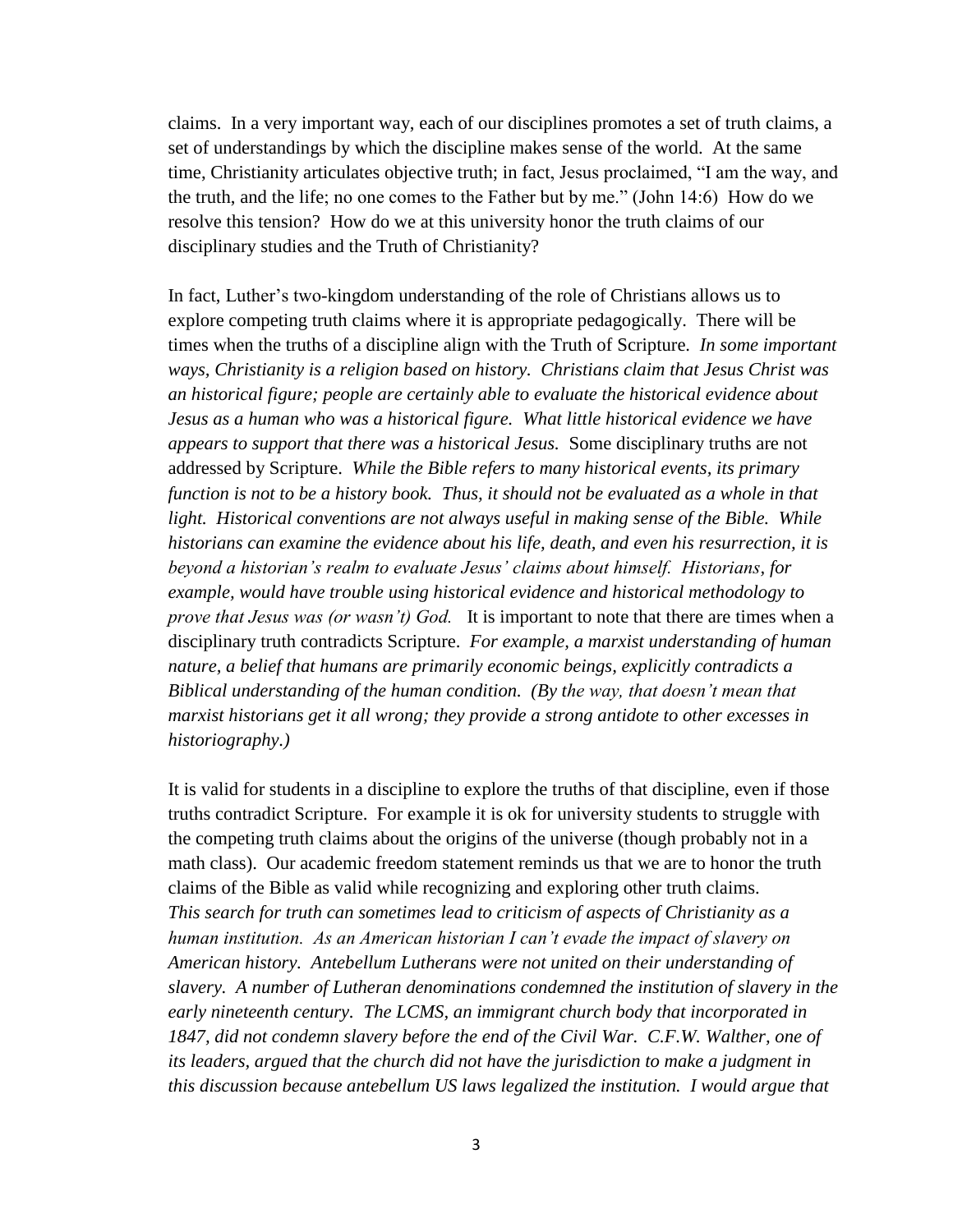*this led our synod to support of the wrong side of the Civil War and an unwillingness to encourage its members to confront the evils of slavery.*

- 2. An interest in all of God's creation, as we are asked to be stewards of it. Therefore, learning is a valuable and valued experience. *As a historian, I understand the value of exploring how humans have related to the natural world around them. I am able to use the biblical view of stewardship as the key principle to understand how humans have – and have not – lived up to their stewardship of God's creation.*
- 3. A humility toward teaching and learning because we understand that we have limited knowledge and that sometimes even the knowledge we have can be wrong. This encourages an active community of scholars and learners, as even the instructor can learn from the learning experience.

## Concordia's Students

Concordia University does not discriminate on the basis of religion in its recruiting of students and acceptance of students. Concordia educates students of many faiths and those of no faith. A good number of students attend the university because it is faith-based. In fact, Concordia remains committed to preparing people for service in LCMS ministries with its Lutheran teacher education, pre-seminary, lay ministry, and church music programs. At the same time, some students who are enrolled at Concordia do not highly value Concordia's faith connection.

Concordia's goal regarding students (and potential students) begins with ensuring that Concordia is very transparent that it is an LCMS – and thus Christian – institution. Further, students should expect that individuals, courses and academic programs address faith issues (where appropriate) in an effort to help them develop in mind, body, and spirit. While respectful of differing faiths and points of view, the institutional perspective is clearly a Lutheran one.

## The Role of Faculty Members

Assumptions

- 1. Faculty members are Christians who are willing to explore "the nexus of faith and learning" in their teaching and their Concordia students' learning.
- 2. Faculty members are willing to explore the faith connections in their own disciplines and share appropriate connection with their students when this could enhance learning.
- 3. While many faculty members are not members of an LCMS congregation, that diversity adds to the learning opportunities for our students.
- 4. All faculty members will adhere to Concordia's academic freedom policy and its limitations.

Our Christian faith calls all faculty members to be witnesses of their faith. Already in the Old Testament, the prophet Isaiah reported "'You are my witnesses,' says the Lord, 'and my servant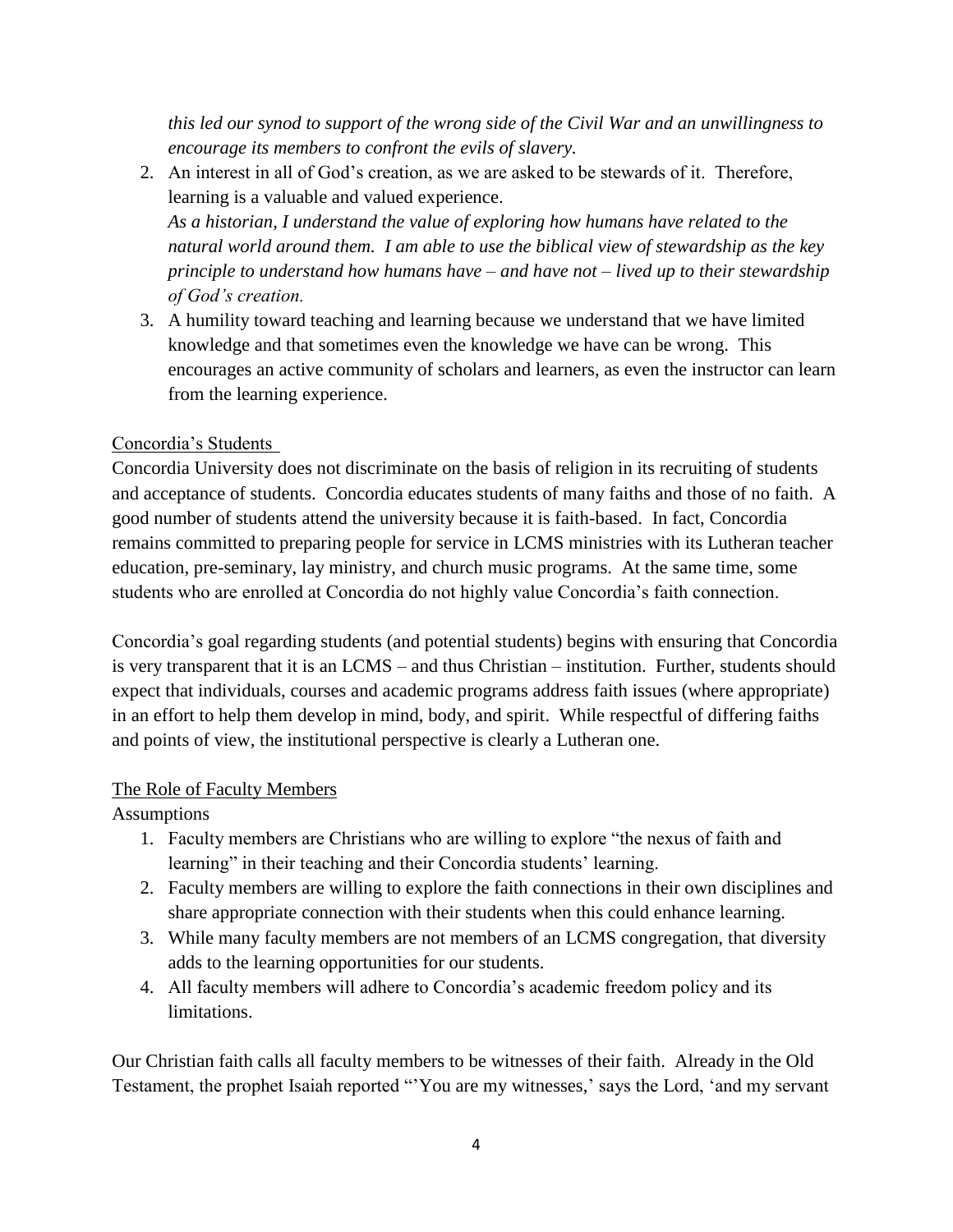whom you have chosen, that you may know and believe me and understand that I am He."" (Isaiah 43:10) Luke reports that Jesus described the purpose of his life, death, and resurrection to his fellow travelers to Emmaus and then reminded them, "You are witnesses of these things." (Luke24:48) In his second letter to the Thessalonian Church, Paul called the Christians there to be witnesses to their fellow believers and to others. Paul uses another analogy to describe the role of Christians in the world, ambassadors for Christ, people representing our Savior in their dealings in the world.

Concordia encourages its faculty members to be Christian witnesses to their students. A witness is willing to share with others what s/he has heard/seen/experienced. A person can witness both by actions and by words. Our students should see how Concordia instructors treat each other and their students, how they react in difficult situations, and the priorities that they make in their professional lives. In the Concordia context, witnessing also means that a faculty member has reflected on how her/his faith has impacted her/his own disciplinary experience and vice versa. It also means that s/he is willing to share (where appropriate) the nexus of faith and discipline in his/her life. Sometimes it means using Christian vocabulary in one's discussions.

*History has always been part of my life; some of my earliest memories deal with historical people, events and sites. I always knew that I wanted to do something with my life regarding history – I just didn't know what. When I decided to go to graduate school for a Ph.D. in history, I had no idea where my historical study would focus. Relatively quickly in the process of discerning a dissertation topic (plus the preceding preparation for it and a faculty mentor for that topic) I recognized that I have always been drawn to historical topics dealing with religion. That's clearly a function of my background as a pastor's kid born and raised in the LCMS, having attended Lutheran elementary schools and Concordia Chicago. I am convinced, from my own experience, that my professional and scholarly choices have been influenced by my faith life.*

Reflecting and sharing on the nexus of one's faith and one's discipline most often fits when one explores the "big questions and themes" of a discipline. Following is a list of the most common Lutheran themes that have an impact on academics:

1. Vocation: Lutheran understanding that God works in the world every day through people serving others. All of our academic programs contain a vocational aspect to them; they are ways by which individuals can serve others. Our professional programs, for example, prepare students not just for a job or even a profession, but for a vocation, a way in which God serves humans through them.

*The concept of vocation is also useful in individual professional relationships with students. I found that I was most effective in advising and mentoring students when I used the concept of vocation in helping individuals as they explored their next steps after college.*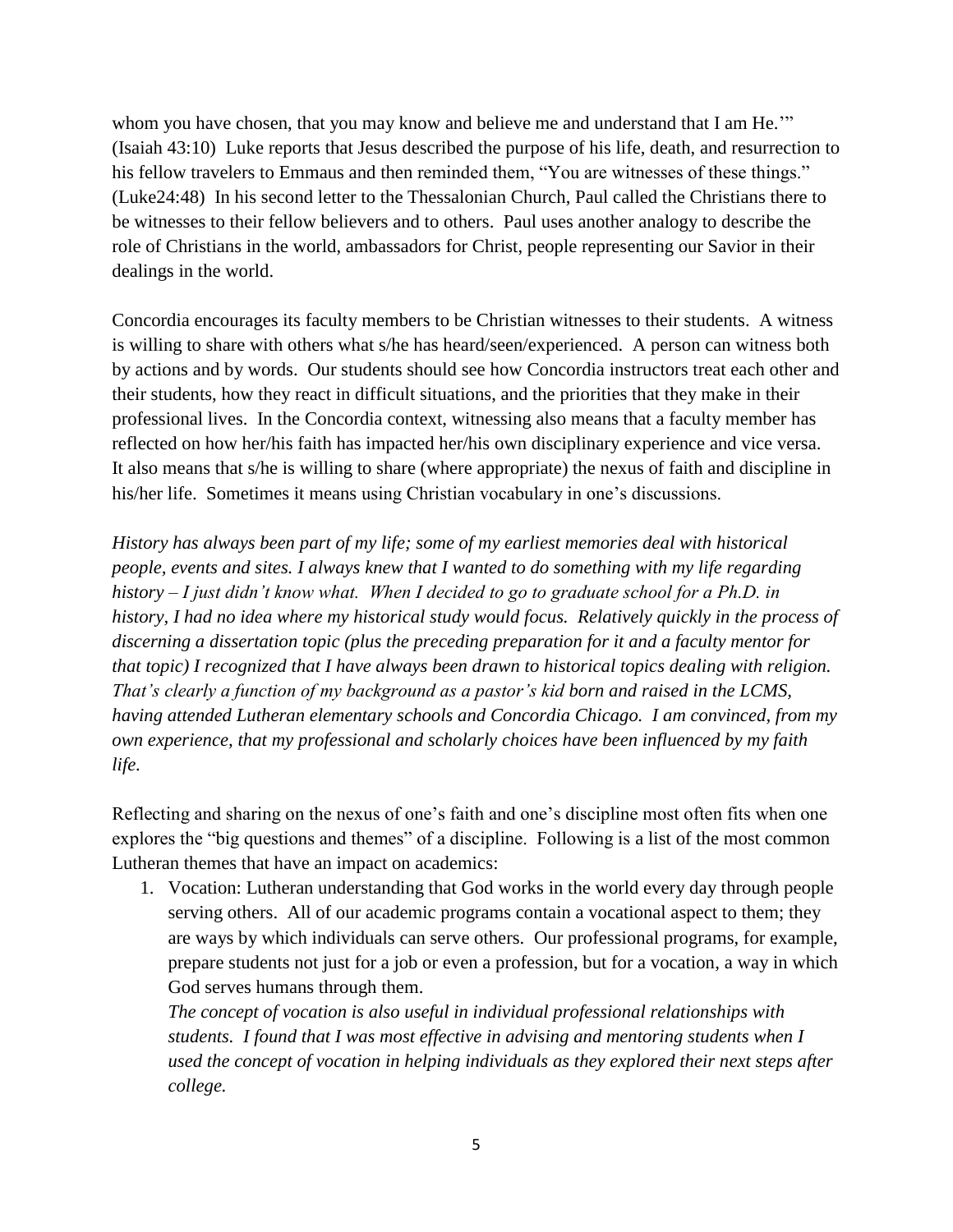- 2. Paradox: the use of "both/and" an explanation rather than "either/or" *This is an important concept for me as an historian. I get to explore historical events that are not usually clean and neat. Life tends to be messy; that is also true of life in the past. My explanations of people and events in the past can be more nuanced and accurate, I believe, when I use the idea of paradox.*
- 3. Law/Gospel (sin/grace): human nature generally assumes that "you get what you pay for," that one's success in life is shaped by one's own actions. Christianity certainly acknowledges that there are consequences to actions. Nevertheless, Lutherans particularly emphasize that no one can meet God's standards. Christianity offers the good news that God gives people good things they don't deserve, starting with the gift of salvation. As Christians (little Christs), we have the opportunity to demonstrate redemptive qualities to our students, when appropriate.

*In my study of history, I've come across a number of instances that can only be explained by people making decisions through the lens of grace and redemption.*

4. Human nature: that paradoxical understanding that people created in God's image are also infected by sin. Scripture clearly sets high standards for people and God holds us accountable for our actions. Therefore, Christianity clearly supports such concepts as justice, social justice, and love of neighbor. Concordia endorses an emphasis on ethics which helps students think through issues of right and wrong.

*Historians study humans and their activities in the past. My understanding of human nature, shaped by my religious beliefs, helps me provide nuanced understanding of human actions at the same time as identifying evil. Adolf Hitler, for example, loved his dogs and was a very patriotic German. A contemporary of Hitler, Franklin D. Roosevelt, while a great US president, cheated on his wife. Both were humans scarred by sin; I still have an opportunity as a historian to make judgments about their impact on the world.*

*The 10 commandments might come most quickly to mind if one is looking for a Christian ethical framework. To explore ethical dimensions in many disciplines, the Lord's Prayer provides an intriguing alternative way to posit a Christian ethical standard as compared to other ethical frameworks, identifying what is important to Christ.* 

Another way to approach the exploration of faith and learning is through the use of the traditional creeds. The Apostles Creed describes God's work in our world, which has implications on all our disciplines.

1. The **first article** of the creed describes God's creating work.

When we attempt to explain/understand the world around us, we are connecting to the first article. God has created the world in which we live. His creation includes the natural world (biology, chemistry, physics, geology, environmental science), and the world of logic and mathematics (math, computer science, philosophy). By deepening our knowledge of His created world, we connect to Him. Thus we can frame the STEM